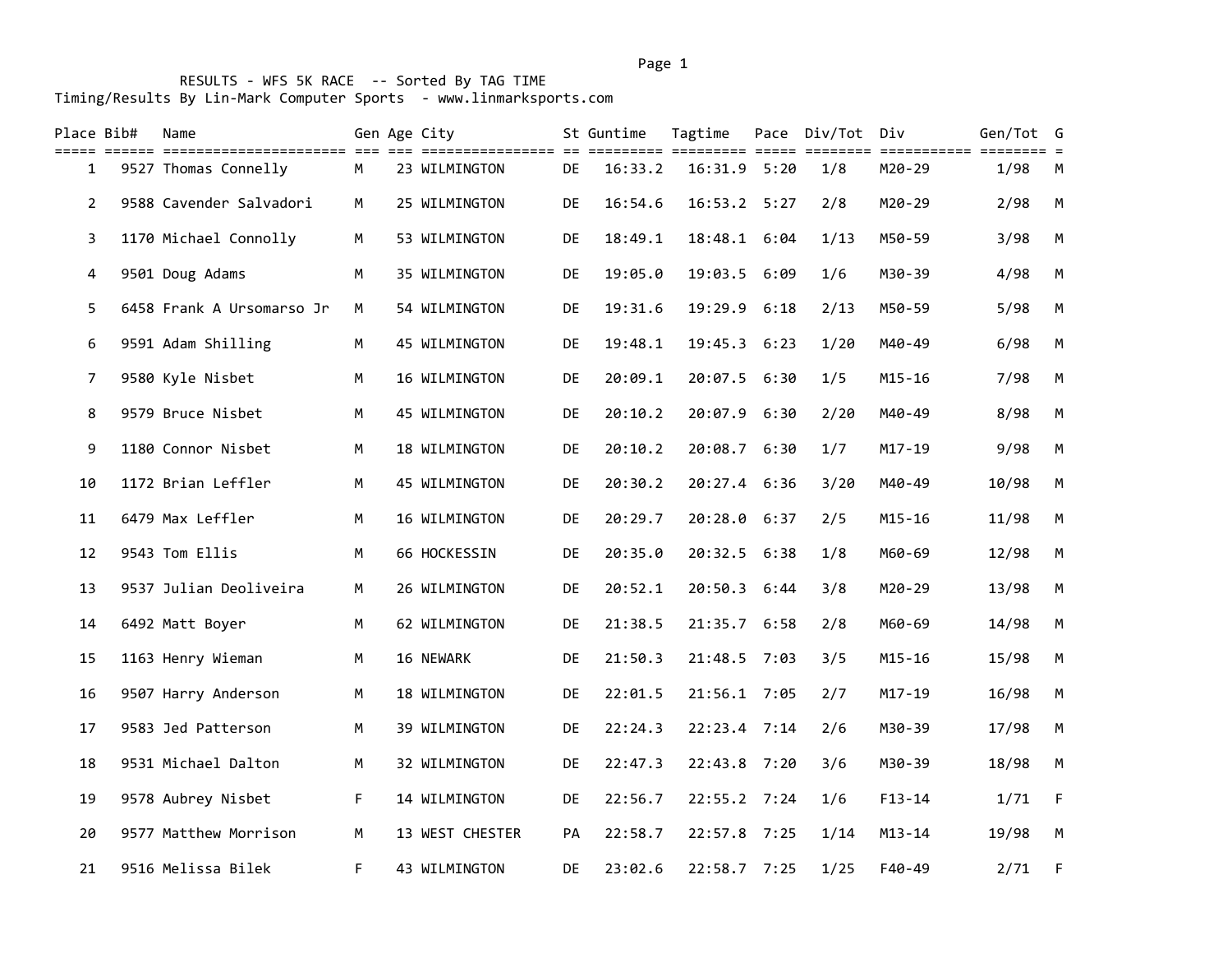| 22 | 1160 Andrew Blair    | M | 53 WILMINGTON | DE 23:12.2 23:08.4 7:28 3/13        |  |      | M50-59 | 20/98 M |          |
|----|----------------------|---|---------------|-------------------------------------|--|------|--------|---------|----------|
| 23 | 9600 Scott Tornek    | M | 53 WILMINGTON | DE 23:13.0 23:10.3 7:29             |  | 4/13 | M50-59 | 21/98 M |          |
| 24 | 9547 Carter Fenimore | M | 13 WILMINGTON | DE 23:20.4 23:18.2 7:32 2/14 M13-14 |  |      |        | 22/98 M |          |
| 25 | 9592 Ethan Shilling  | M | 16 WILMINGTON | DE 23:24.1 23:21.2 7:32             |  | 4/5  | M15-16 | 23/98   | <b>M</b> |

Page 2 (2012) 2014 12:30:40 (2012) 2014 12:30:40 (2012) 2014 12:30:40 (2012) 2014 12:30:40 (2012) 2014 12:30:40

| Place Bib# | Name                   |    | Gen Age City     |           | St Guntime           | Tagtime      | Pace Div/Tot | Div                       | Gen/Tot G |              |
|------------|------------------------|----|------------------|-----------|----------------------|--------------|--------------|---------------------------|-----------|--------------|
| 26         | 6463 Sameer Vidwans    | M  | 14 UPPR CHICHSTR | PA        | ====== ==<br>23:27.3 | 23:25.8 7:34 | 3/14         | ===========<br>$M13 - 14$ | 24/98     | M            |
| 27         | 9513 Nathan Bell       | M  | 12 WILMINGTON    | <b>DE</b> | 23:40.5              | 23:36.3 7:37 | 1/5          | $M11 - 12$                | 25/98     | M            |
| 28         | 9512 Brandon Bell      | M  | 44 WILMINGTON    | <b>DE</b> | 23:40.6              | 23:36.4 7:37 | 4/20         | M40-49                    | 26/98     | M            |
| 29         | 9598 Marshall Stafford | M  | 53 PITTSBURGH    | PA        | 23:52.1              | 23:50.7 7:42 | 5/13         | M50-59                    | 27/98     | M            |
| 30         | 6473 Collier Zug       | M  | 13 WILMINGTON    | <b>DE</b> | 23:59.0              | 23:56.3 7:44 | 4/14         | $M13 - 14$                | 28/98     | M            |
| 31         | 9568 Dylan MacBride    | M  | 11 WILMINGTON    | <b>DE</b> | 24:07.2              | 24:06.4 7:47 | 2/5          | $M11 - 12$                | 29/98     | M            |
| 32         | 9570 Jake Maheshwari   | M  | 10 WILMINGTON    | <b>DE</b> | 24:29.1              | 24:27.9 7:54 | 1/4          | M9-10                     | 30/98     | M            |
| 33         | 1166 Brian Martinenza  | M  | 37 NEWARK        | <b>DE</b> | 24:59.4              | 24:55.8 8:03 | 4/6          | M30-39                    | 31/98     | M            |
| 34         | 9544 Hal Erskine       | M  | 60 WILMINGTON    | <b>DE</b> | 25:12.8              | 25:09.0 8:07 | 3/8          | M60-69                    | 32/98     | M            |
| 35         | 9546 Meredith Erskine  | F. | 24 WILMINGTON    | <b>DE</b> | 25:15.0              | 25:11.4 8:08 | 1/2          | F20-29                    | 3/71      | $\mathsf{F}$ |
| 36         | 1189 Brian Nilstoft    | M  | 48 SAN CARLOS    | CA        | 25:35.4              | 25:27.2 8:13 | 5/20         | M40-49                    | 33/98     | M            |
| 37         | 6485 Jane Moore        | F  | 48 WILMINGTON    | <b>DE</b> | 25:36.8              | 25:28.5 8:14 | 2/25         | F40-49                    | 4/71      | $\mathsf{F}$ |
| 38         | 6487 Will Bowden       | M  | 46 WILMINGTON    | <b>DE</b> | 25:34.5              | 25:29.3 8:14 | 6/20         | M40-49                    | 34/98     | M            |
| 39         | 6486 Sofia Dattani     | F  | 10 WILMINGTON    | <b>DE</b> | 25:34.5              | 25:30.2 8:14 | 1/2          | $F9 - 10$                 | 5/71      | -F           |
| 40         | 9573 Rohan Mandayam    | M  | 14 WILMINGTON    | <b>DE</b> | 25:35.5              | 25:32.7 8:15 | 5/14         | $M13 - 14$                | 35/98     | M            |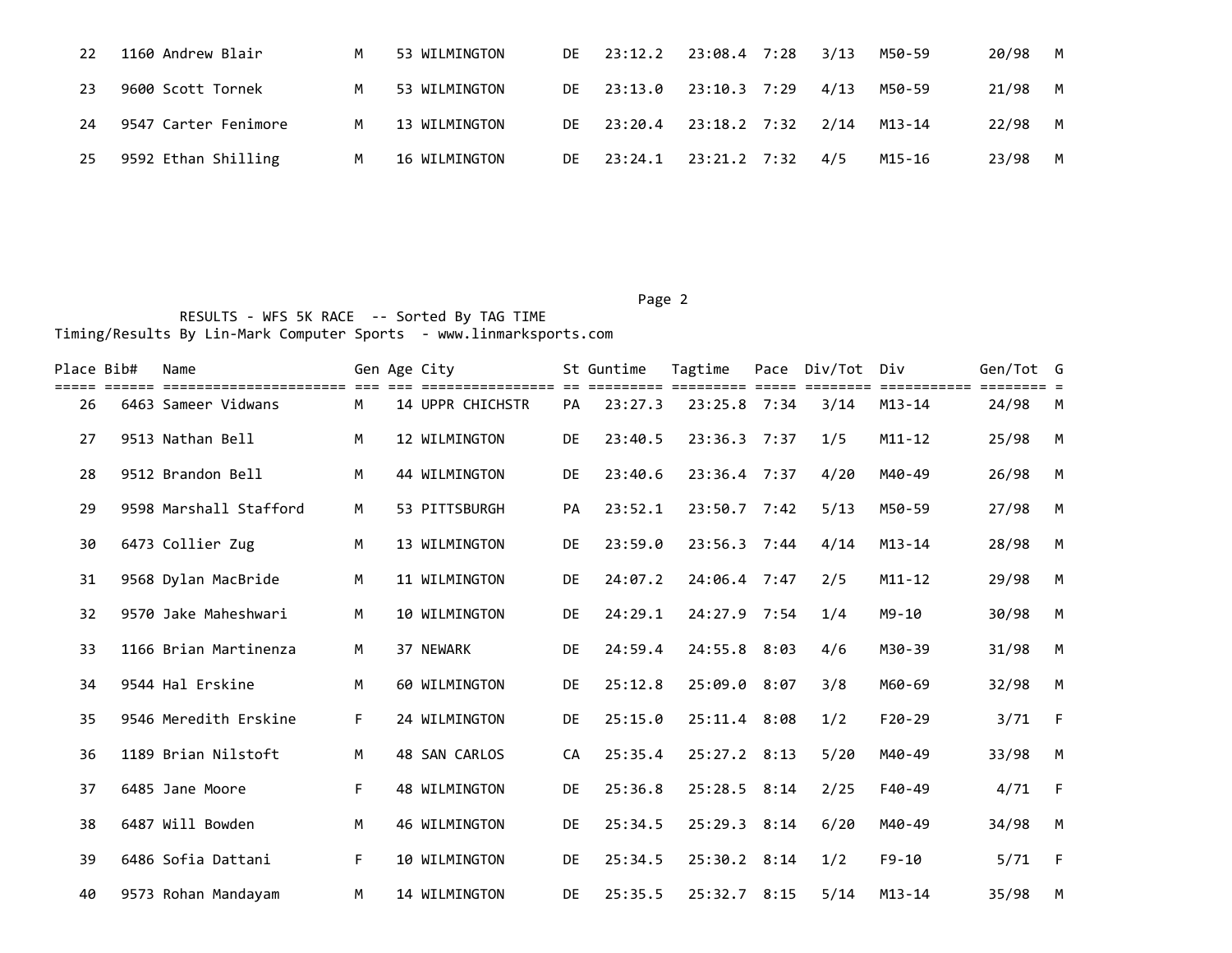| 41 | 6471 Darragh Young      | F. | 46 WEST CHESTER           | <b>PA</b> | 25:43.0 | 25:35.0        | 8:16 | 3/25 | F40-49     | 6/71  | - F |
|----|-------------------------|----|---------------------------|-----------|---------|----------------|------|------|------------|-------|-----|
| 42 | 9541 Brian Dye          | M  | 46 WEST CHESTER           | <b>PA</b> | 25:43.1 | $25:35.2$ 8:16 |      | 7/20 | M40-49     | 36/98 | M   |
| 43 | 9549 Rich Gates         | M  | 48 WEST CHESTER           | PA        | 25:43.0 | 25:35.4 8:16   |      | 8/20 | M40-49     | 37/98 | M   |
| 44 | 9535 Christine Deangelo | F. | <b>WEST CHESTER</b><br>47 | PA        | 25:43.8 | 25:36.9 8:16   |      | 4/25 | F40-49     | 7/71  | - F |
| 45 | 9590 Trelly Shaikh      | F. | 48 NIAGARA FALLS          | ON        | 25:48.7 | 25:41.0 8:18   |      | 5/25 | F40-49     | 8/71  | - F |
| 46 | 6452 Sarah Turick       | F. | 41 WILMINGTON             | <b>DE</b> | 25:56.5 | 25:46.9 8:19   |      | 6/25 | F40-49     | 9/71  | - F |
| 47 | 6499 Silas Montana      | м  | 13 WILMINGTON             | DE        | 25:55.7 | $25:54.3$ 8:22 |      | 6/14 | $M13 - 14$ | 38/98 | M   |
| 48 | 9564 Theresa Kauffman   | F. | 57 LANDENBERG             | PA        | 26:24.6 | 26:17.6 8:29   |      | 1/17 | F50-59     | 10/71 | - F |
| 49 | 1174 Peter Connelly     | м  | 14 WILMINGTON             | <b>DE</b> | 26:31.2 | $26:28.6$ 8:33 |      | 7/14 | $M13 - 14$ | 39/98 | M   |
| 50 | 9585 Max Rosenthal      | м  | 14 WILMINGTON             | <b>DE</b> | 26:31.5 | $26:29.1$ 8:33 |      | 8/14 | $M13 - 14$ | 40/98 | M   |

Page 3 and 2012 and 2012 and 2012 and 2012 and 2012 and 2012 and 2012 and 2012 and 2012 and 2012 and 2012 and

| Place Bib# |      | Name                 |    | Gen Age City  |           | St Guntime | Tagtime      | Pace Div/Tot Div |            | Gen/Tot G |     |
|------------|------|----------------------|----|---------------|-----------|------------|--------------|------------------|------------|-----------|-----|
| 51         |      | 6498 Braeden Pantano | M  | 13 WILMINGTON | <b>DE</b> | 26:37.4    | 26:35.3 8:35 | 9/14             | $M13 - 14$ | 41/98     | M   |
| 52         |      | 6483 Regina Cortada  | F. | 42 LANDENBERG | <b>PA</b> | 26:53.0    | 26:41.7 8:37 | 7/25             | F40-49     | 11/71     | - F |
| 53         | 1420 |                      |    |               |           |            | 26:42.5 8:37 |                  |            |           |     |
| 54         |      | 6481 Afonso Novais   | м  | 45 HOCKESSIN  | <b>DE</b> | 26:53.1    | 26:42.6 8:37 | 9/20             | M40-49     | 42/98     | M   |
| 55         |      | 9523 George Christie | M  | 71 NEW CASTLE | <b>DE</b> | 27:02.8    | 26:57.4 8:42 | 1/3              | M70-79     | 43/98     | M   |
| 56         |      | 1175 Jason Walker    | м  | 49 WILMINGTON | <b>DE</b> | 27:06.7    | 27:00.8 8:43 | 10/20            | M40-49     | 44/98     | M   |
| 57         |      | 6476 Rebecca Zug     | F. | 48 WILMINGTON | DE        | 27:09.5    | 27:04.6 8:45 | 8/25             | F40-49     | 12/71     | - F |
| 58         |      | 6474 James Zug       | M  | 50 WILMINGTON | <b>DE</b> | 27:09.9    | 27:04.9 8:45 | 6/13             | M50-59     | 45/98     | M   |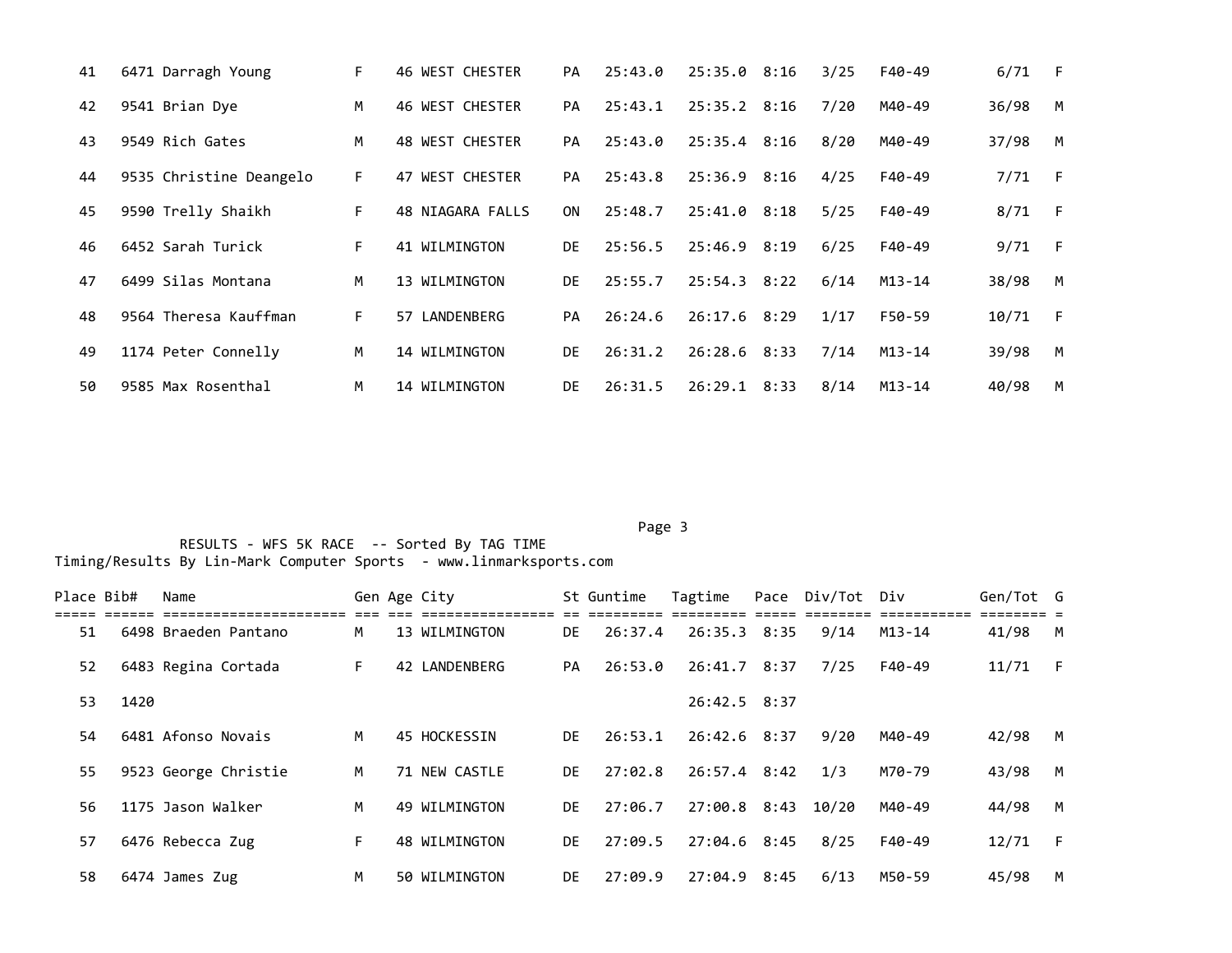| 59 | 9540 Ken Doss                 | М  | 54 WILMINGTON   | DE        | 27:33.8 | 27:23.3 8:51       |      | 7/13  | M50-59     | 46/98 | M            |
|----|-------------------------------|----|-----------------|-----------|---------|--------------------|------|-------|------------|-------|--------------|
| 60 | 9539 Keeleigh Doss            | F  | 13 WILMINGTON   | <b>DE</b> | 27:34.3 | 27:24.0 8:51       |      | 2/6   | $F13 - 14$ | 13/71 | $\mathsf{F}$ |
| 61 | 6496 Cooper Strauss           | M  | 12 WILMINGTON   | <b>DE</b> | 27:37.5 | 27:33.4 8:54       |      | 3/5   | $M11 - 12$ | 47/98 | M            |
| 62 | 6465 Devin Wallace            | М  | 13 WILMINGTON   | <b>DE</b> | 27:47.2 | 27:43.9 8:57       |      | 10/14 | $M13 - 14$ | 48/98 | M            |
| 63 | 6494 Ellie Driscoll           | F. | 13 WILMINGTON   | <b>DE</b> | 27:50.2 | 27:45.9 8:58       |      | 3/6   | $F13 - 14$ | 14/71 | F            |
| 64 | 9572 Vinay Maheshwari         | M  | 46 WILMINGTON   | DE        | 27:50.8 | 27:47.0 8:58 11/20 |      |       | M40-49     | 49/98 | M            |
| 65 | 9522 Pablo Charriez           | M  | 14 WILMINGTON   | <b>DE</b> | 28:28.2 | 28:24.8 9:10       |      | 11/14 | $M13 - 14$ | 50/98 | M            |
| 66 | 9589 Sarah Schenck            | F  | 46 WILMINGTON   | DE        | 28:33.1 | 28:28.7 9:12       |      | 9/25  | F40-49     | 15/71 | $\mathsf{F}$ |
| 67 | 9581 Logan O'Brien            | M  | 22 WILMINGTON   | <b>DE</b> | 28:39.7 | 28:32.0 9:13       |      | 4/8   | M20-29     | 51/98 | M            |
| 68 | 1173 Daniela Cristanetti-Wa F |    | 11 WILMINGTON   | DE        | 28:46.5 | 28:40.6 9:15       |      | 1/2   | $F11 - 12$ | 16/71 | $\mathsf{F}$ |
| 69 | 9571 Nash Maheshwari          | M  | 10 WILMINGTON   | <b>DE</b> | 28:44.5 | 28:40.7            | 9:16 | 2/4   | M9-10      | 52/98 | M            |
| 70 | 9503 Ej Amobi                 | M  | 39 WILMINGTON   | DE        | 29:11.2 | 28:53.9 9:20       |      | 5/6   | M30-39     | 53/98 | M            |
| 71 | 9515 Tauson Biggs             | M  | 14 WILMINGTON   | <b>DE</b> | 29:18.4 | 29:14.8 9:27       |      | 12/14 | $M13 - 14$ | 54/98 | M            |
| 72 | 1191 Mandy Bartoshesky        | F. | 44 PHILADELPHIA | PA        | 29:29.0 | 29:18.3 9:28       |      | 10/25 | F40-49     | 17/71 | $\mathsf{F}$ |
| 73 | 9575 Mike McKenzie Jr.        | M  | 18 WILMINGTON   | <b>DE</b> | 29:45.3 | 29:38.5 9:34       |      | 3/7   | $M17 - 19$ | 55/98 | M            |
| 74 | 9508 Mary Anest               | F  | 43 NEWARK       | <b>DE</b> | 29:58.8 | 29:52.4 9:39       |      | 11/25 | F40-49     | 18/71 | F            |
| 75 | 9548 James Flanagan           | M  | 24 PHILADELPHIA | PA        | 30:05.1 | 29:55.0 9:39       |      | 5/8   | M20-29     | 56/98 | M            |

Page 4 and the state of the state of the state of the state of the state of the state of the state of the state of the state of the state of the state of the state of the state of the state of the state of the state of the RESULTS - WFS 5K RACE -- Sorted By TAG TIME Timing/Results By Lin-Mark Computer Sports - www.linmarksports.com

| Place Bib# | Name                 |          | Gen Age City    |    | St Guntime Tagtime Pace Div/Tot Div |                    |     |        | Gen/Tot G |  |
|------------|----------------------|----------|-----------------|----|-------------------------------------|--------------------|-----|--------|-----------|--|
|            |                      |          |                 |    |                                     |                    |     |        |           |  |
|            | 1162 Henrik Maansson | <b>M</b> | 11 WILMINGTON   |    | DE 30:00.5 29:58.9 9:41             |                    | 4/5 | M11-12 | 57/98 M   |  |
|            | 6472 Jake Young      | М        | 48 WEST CHESTER | PA | 30:16.2                             | 30:06.9 9:43 12/20 |     | M40-49 | 58/98 M   |  |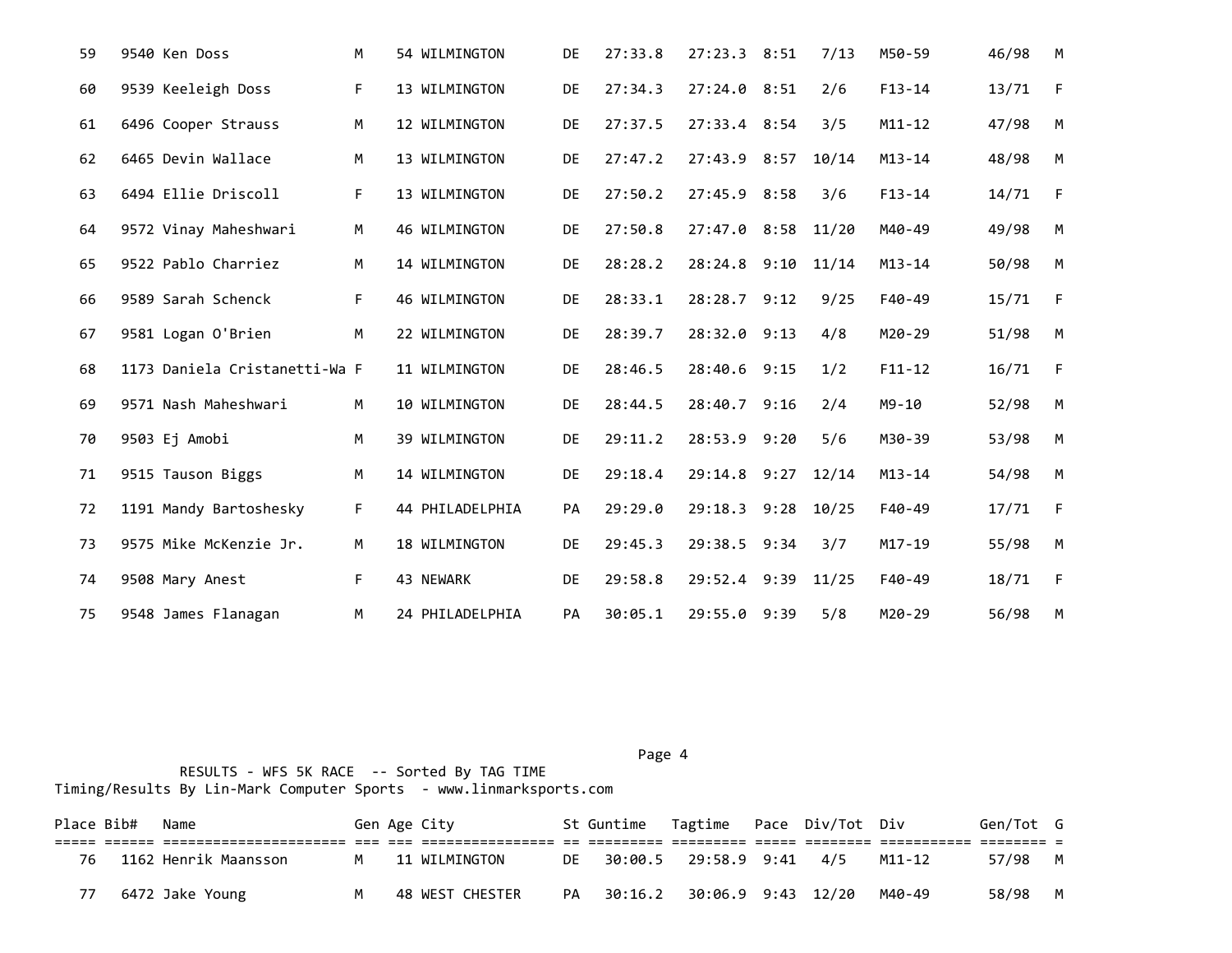| 78  | 9567 Andrew Livingstone  | М  | 57 WILMINGTON  | DE  | 30:20.2 | 30:08.6 9:44        | 8/13  | M50-59     | 59/98 | M           |
|-----|--------------------------|----|----------------|-----|---------|---------------------|-------|------------|-------|-------------|
| 79  | 9552 Lauren Groundland   | F  | 35 WILMINGTON  | DE  | 30:23.1 | 30:20.8 9:48        | 1/7   | F30-39     | 19/71 | $\mathsf F$ |
| 80  | 9542 Avery Elliott       | F. | 13 CHADDS FORD | PA  | 30:37.4 | 30:33.2 9:52        | 4/6   | $F13 - 14$ | 20/71 | $\mathsf F$ |
| 81  | 1161 J.E. Hamer-Maansson | F. | 43 WILMINGTON  | DE  | 30:48.9 | 30:40.3 9:54        | 12/25 | F40-49     | 21/71 | $\mathsf F$ |
| 82  | 9561 Roth Johnson        | M  | 23 SOMERVILLE  | МA  | 30:40.4 | 30:40.4 9:54        | 6/8   | M20-29     | 60/98 | М           |
| 83  | 9563 Rayan Kashif        | M  | 13 WILMINGTON  | DE  | 30:51.7 | 30:48.9 9:57        | 13/14 | $M13 - 14$ | 61/98 | M           |
| 84  | 9530 Elissa Dalton       | F. | 30 WILMINGTON  | DE  | 31:33.5 | 31:09.6 10:04       | 2/7   | F30-39     | 22/71 | $\mathsf F$ |
| 85  | 9596 Ayesha Silman       | F. | 39 WILMINGTON  | DE  | 31:17.6 | 31:12.9 10:05       | 3/7   | F30-39     | 23/71 | $\mathsf F$ |
| 86  | 9529 Connor Dalton       | M  | 30 WILMINGTON  | DE  | 31:33.7 | 31:14.1 10:05       | 6/6   | M30-39     | 62/98 | M           |
| 87  | 9594 Ellen Sicuranza     | F. | 13 WILMINGTON  | DE  | 31:31.4 | 31:20.6 10:07       | 5/6   | $F13 - 14$ | 24/71 | $\mathsf F$ |
| 88  | 9595 Erin Sicuranza      | F. | 47 WILMINGTON  | DE  | 31:31.7 | 31:21.2 10:07       | 13/25 | F40-49     | 25/71 | F           |
| 89  | 1176 Jeff Brisbin        | M  | 40 WILMINGTON  | DE  | 31:50.2 | 31:31.4 10:11 13/20 |       | M40-49     | 63/98 | M           |
| 90  | 9506 Dina Anderson       | F. | 53 WILMINGTON  | DE  | 31:51.7 | 31:43.1 10:14       | 2/17  | F50-59     | 26/71 | $\mathsf F$ |
| 91  | 1177 Ellie Brisbin       | F. | 8 WILMINGTON   | DE  | 31:50.6 | 31:48.8 10:16       | 1/1   | F8&UND     | 27/71 | $\mathsf F$ |
| 92  | 6488 Sue Kampert         | F. | 56 WILMINGTON  | DE  | 32:25.4 | 32:19.3 10:26       | 3/17  | F50-59     | 28/71 | $\mathsf F$ |
| 93  | 9553 Aine Grubb          | F. | 17 WILMINGTON  | DE  | 32:34.4 | 32:27.7 10:29       | 1/3   | $F17-19$   | 29/71 | F           |
| 94  | 6475 Livingston Zug      | M  | 15 WILMINGTON  | DE  | 32:35.0 | 32:28.9 10:29       | 5/5   | $M15 - 16$ | 64/98 | M           |
| 95  | 9518 Hannah Blackwell    | F. | 17 WILMINGTON  | DE  | 32:37.0 | 32:29.4 10:29       | 2/3   | $F17-19$   | 30/71 | $\mathsf F$ |
| 96  | 6459 Caroline Vanderloo  | F. | 15 WILMINGTON  | DE  | 32:35.5 | 32:29.5 10:29       | 1/2   | $F15-16$   | 31/71 | F           |
| 97  | 9551 Oliver Gooderham    | M  | 18 WILMINGTON  | DE  | 32:37.7 | 32:30.1 10:30       | 4/7   | $M17 - 19$ | 65/98 | M           |
| 98  | 6456 Nicolas Urick       | M  | 17 WILMINGTON  | DE  | 32:37.2 | 32:31.7 10:30       | 5/7   | $M17 - 19$ | 66/98 | M           |
| 99  | 9557 Rebecca Hartwick    | F. | 15 MIDDLETOWN  | DE  | 32:42.0 | 32:34.5 10:31       | 2/2   | $F15-16$   | 32/71 | F           |
| 100 | 6491 Jace Boland         | M  | 14 MIDDLETOWN  | DE. | 32:41.7 | 32:34.7 10:31 14/14 |       | $M13 - 14$ | 67/98 | М           |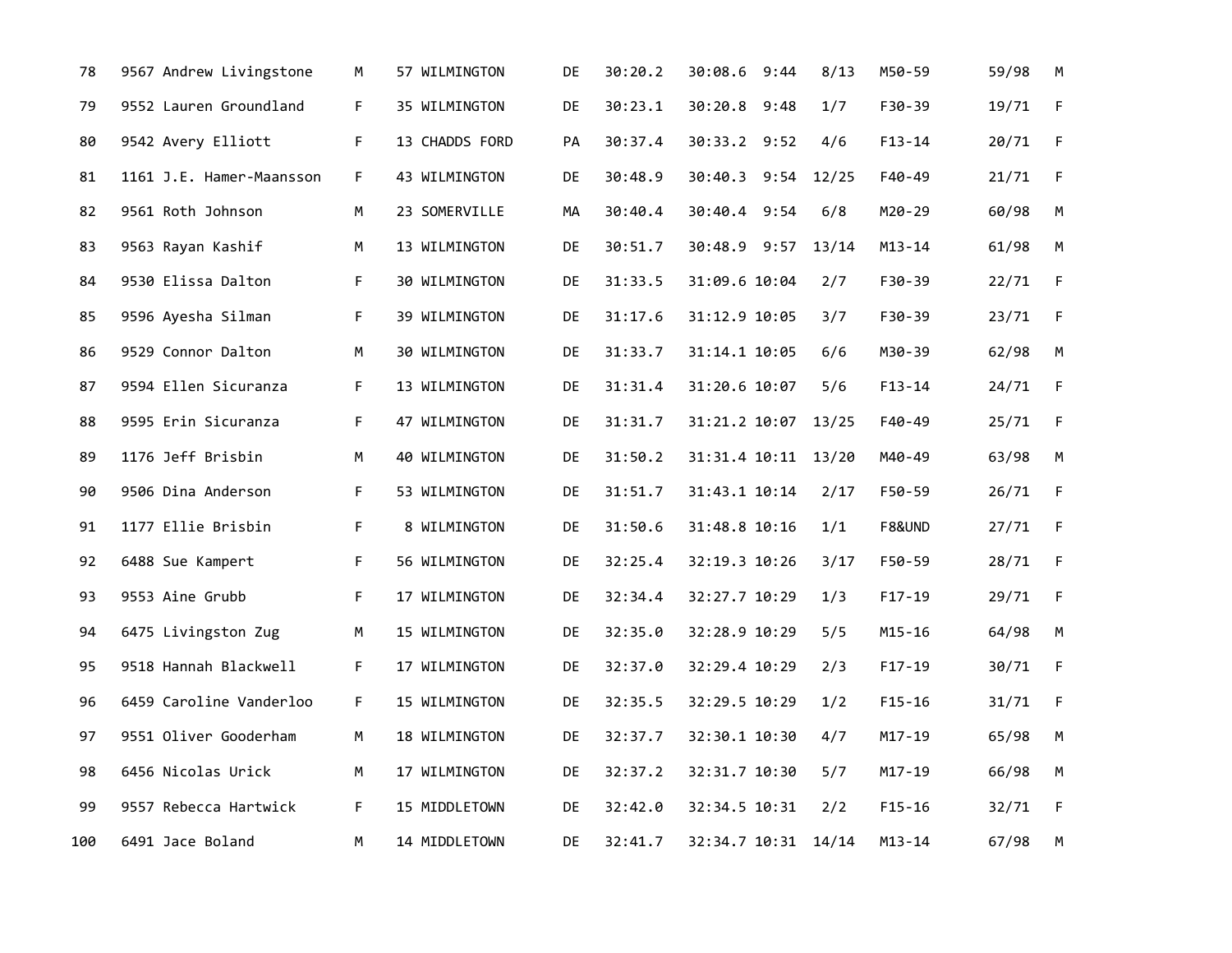# RESULTS - WFS 5K RACE -- Sorted By TAG TIME

Timing/Results By Lin-Mark Computer Sports - www.linmarksports.com

| Place Bib# | Name                     |    | Gen Age City     |           | St Guntime | Tagtime             | Pace Div/Tot Div |        | Gen/Tot G |              |
|------------|--------------------------|----|------------------|-----------|------------|---------------------|------------------|--------|-----------|--------------|
| 101        | 6461 Anup Vidwans        | M  | 45 UPPR CHICHSTR | PA        | 32:53.3    | 32:49.5 10:36 14/20 |                  | M40-49 | 68/98     | M            |
| 102        | 6462 Ninaad Vidwans      | M  | 10 UPPR CHICHSTR | PA        | 32:53.0    | 32:49.9 10:36       | 3/4              | M9-10  | 69/98     | M            |
| 103        | 9514 Jeffrey Biggs       | M  | 56 WILMINGTON    | DE        | 33:50.8    | 33:30.0 10:49       | 9/13             | M50-59 | 70/98     | M            |
| 104        | 1169 Brian Legum         | M  | 42 WILMINGTON    | DE        | 34:28.6    | 33:58.3 10:58 15/20 |                  | M40-49 | 71/98     | M            |
| 105        | 9528 Gil Connolly        | M  | 23 WILMINGTON    | DE        | 34:58.3    | 34:49.1 11:14       | 7/8              | M20-29 | 72/98     | M            |
| 106        | 1168 Grete Brisbin       | F  | 40 WILMINGTON    | DE        | 35:07.5    | 34:49.2 11:14 14/25 |                  | F40-49 | 33/71     | $\mathsf{F}$ |
| 107        | 9562 Meredith Joppa      | F. | 38 WILMINGTON    | DE        | 35:34.2    | 35:23.4 11:25       | 4/7              | F30-39 | 34/71     | F            |
| 108        | 9510 Crystal Arcidiacono | F. | 43 NEWARK        | DE        | 35:33.8    | 35:27.3 11:27       | 15/25            | F40-49 | 35/71     | F            |
| 109        | 1165 Michelle Fiss       | F  | 41 WILMINGTON    | DE        | 35:54.0    | 35:33.4 11:29       | 16/25            | F40-49 | 36/71     | $\mathsf{F}$ |
| 110        | 9550 Julie Glazier       | F  | 40 WILMINGTON    | DE        | 35:48.3    | 35:34.9 11:29 17/25 |                  | F40-49 | 37/71     | $\mathsf F$  |
| 111        | 9511 Richard Ashby       | M  | 82 WINTER PARK   | FL.       | 36:00.1    | 35:38.7 11:30       | 1/2              | $M80+$ | 73/98     | M            |
| 112        | 6464 Sangeeta Vidwans    | F. | 45 UPPR CHICHSTR | PA        | 35:50.8    | 35:46.4 11:33       | 18/25            | F40-49 | 38/71     | $\mathsf{F}$ |
| 113        | 9517 Carolyn Bitzer      | F. | 57 WILMINGTON    | <b>DE</b> | 36:26.5    | 36:19.3 11:43       | 4/17             | F50-59 | 39/71     | F            |
| 114        | 9574 Suraj Mandayam      | M  | 53 WILMINGTON    | DE        | 36:26.7    | 36:19.6 11:44 10/13 |                  | M50-59 | 74/98     | M            |
| 115        | 6493 Sarah Driscoll      | F  | 47 WILMINGTON    | DE        | 36:40.6    | 36:27.6 11:46 19/25 |                  | F40-49 | 40/71     | F            |
| 116        | 1181 Elisa Morris        | F. | 51 WILMINGTON    | DE        | 36:53.1    | 36:38.2 11:50       | 5/17             | F50-59 | 41/71     | $\mathsf{F}$ |
| 117        | 6455 Hanan Urick         | F  | 48 WILMINGTON    | DE        | 36:56.7    | 36:44.6 11:52       | 20/25            | F40-49 | 42/71     | $\mathsf{F}$ |
| 118        | 9519 Mimi Blackwell      | F  | 51 WILMINGTON    | DE        | 37:04.4    | 36:50.1 11:53       | 6/17             | F50-59 | 43/71     | $\mathsf F$  |
| 119        | 6460 Tracey Vanderloo    | F. | 50 WILMINGTON    | <b>DE</b> | 37:38.3    | 37:30.7 12:07       | 7/17             | F50-59 | 44/71     | F            |
| 120        | 1182 William Levenson    | M  | 10 WILMINGTON    | DE        | 38:19.3    | 38:18.4 12:22       | 4/4              | M9-10  | 75/98     | М            |

#### Page 5 and 2012 and 2012 and 2012 and 2012 and 2012 and 2012 and 2012 and 2012 and 2012 and 2012 and 2012 and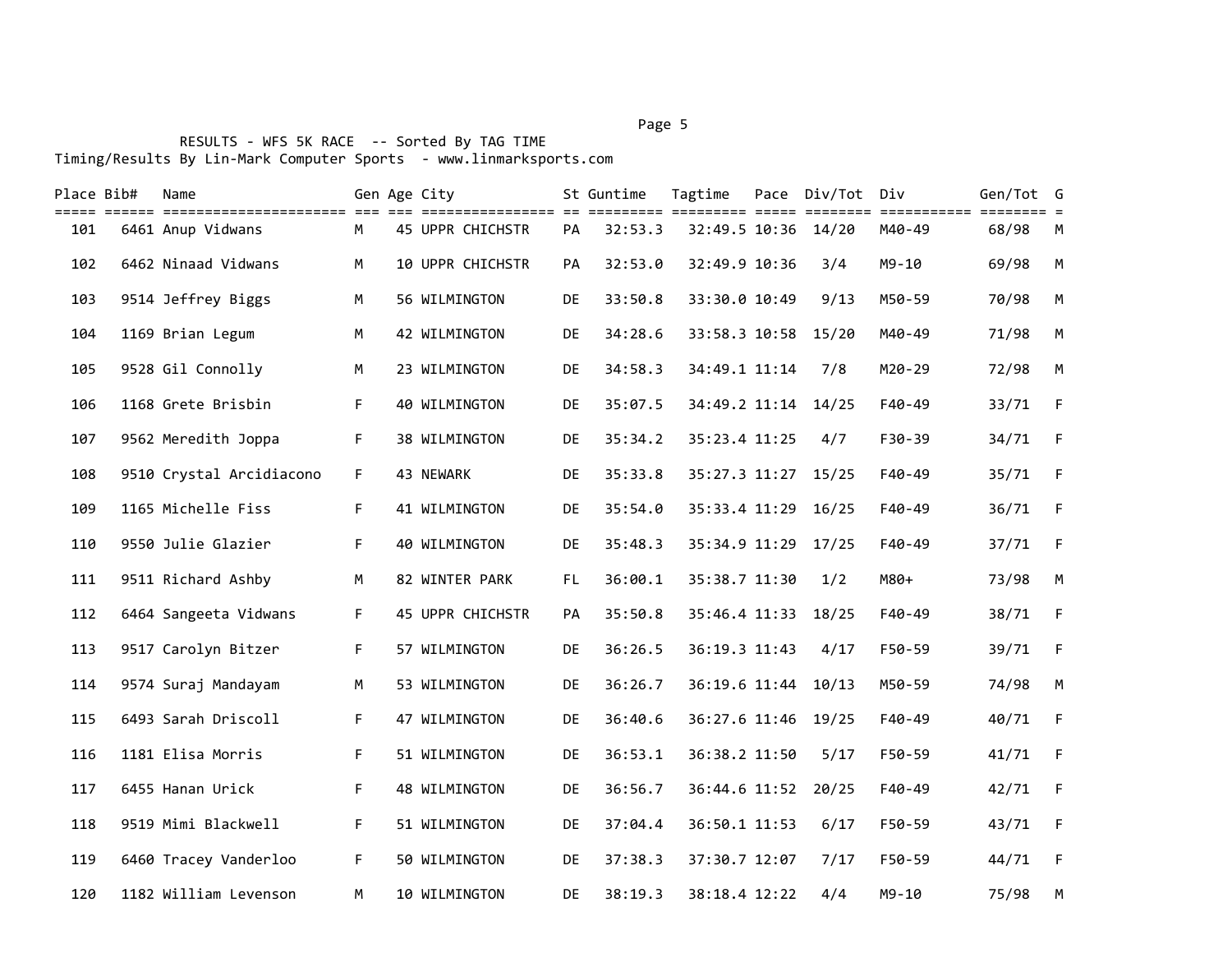| 121 | 6453 Casey Tyler          | M  | 17 NEWARK     | DE  | 39:02.9 | 38:38.1 12:28 | 6/7  | M17-19  | 76/98 | M   |
|-----|---------------------------|----|---------------|-----|---------|---------------|------|---------|-------|-----|
| 122 | 6454 Lisa Tyler           |    | 51 NEWARK     | DF  | 39:03.4 | 38:38.6 12:28 | 8/17 | F50-59  | 45/71 | - F |
| 123 | 1194 Mumbi Wamae          | F. | 9 NEWARK      | DF. | 39:01.9 | 38:56.2 12:34 | 2/2  | $F9-10$ | 46/71 | - F |
| 124 | 6466 Peter Wenigmann      | М  | 68 WILMINGTON | DF  | 39:28.4 | 39:19.8 12:42 | 4/8  | M60-69  | 77/98 | M   |
| 125 | 1187 Miguel-Angel Gardner | M  | 8 WILMINGTON  | DE  | 40:26.4 | 40:20.6 13:01 | 1/3  | M8&UND  | 78/98 | M   |

## Page 6 and the contract of the contract of the contract of the contract of the contract of the contract of the RESULTS - WFS 5K RACE -- Sorted By TAG TIME Timing/Results By Lin-Mark Computer Sports - www.linmarksports.com

| Place Bib# | Name                                 |    | Gen Age City  |           | St Guntime | Tagtime       | Pace Div/Tot Div |                  | Gen/Tot G |              |
|------------|--------------------------------------|----|---------------|-----------|------------|---------------|------------------|------------------|-----------|--------------|
| 126        | =================<br>9521 Tim Caspar | M  | 60 YORKLYN    | DE.       | 40:34.0    | 40:25.0 13:03 | 5/8              | ======<br>M60-69 | 79/98     | M            |
| 127        | 1171 Harrison Powers                 | M  | 8 WILMINGTON  | <b>DE</b> | 40:38.6    | 40:36.2 13:06 | 2/3              | M8&UND           | 80/98     | M            |
| 128        | 9582 Matthew O'Brien                 | M  | 56 WILMINGTON | <b>DE</b> | 40:52.5    | 40:42.5 13:08 | 11/13            | M50-59           | 81/98     | M            |
| 129        | 1192 Cliff Gardner                   | M  | 43 WILMINGTON | <b>DE</b> | 40:59.9    | 40:59.9 13:14 | 16/20            | M40-49           | 82/98     | M            |
| 130        | 1190 Rossana Arteaga-Lopenz F        |    | 35 WILMINGTON | <b>DE</b> | 41:24.4    | 41:24.4 13:22 | 5/7              | F30-39           | 47/71     | $\mathsf{F}$ |
| 131        | 6480 Gabriela Cortada                | F. | 12 LANDENBERG | <b>PA</b> | 41:59.7    | 41:48.5 13:30 | 2/2              | $F11 - 12$       | 48/71     | $\mathsf{F}$ |
| 132        | 6482 Antonio Cortada                 | M  | 44 LANDENBERG | <b>PA</b> | 41:59.5    | 41:48.5 13:30 | 17/20            | M40-49           | 83/98     | M            |
| 133        | 9504 Kellen Amobi                    | F  | 38 WILMINGTON | <b>DE</b> | 42:21.3    | 42:03.6 13:35 | 6/7              | F30-39           | 49/71     | $\mathsf{F}$ |
| 134        | 9505 Taj Amobi                       | M  | 5 WILMINGTON  | <b>DE</b> | 42:21.1    | 42:04.2 13:35 | 3/3              | M8&UND           | 84/98     | M            |
| 135        | 1186 Henry Gardner                   | M  | 11 WILMINGTON | <b>DE</b> | 46:12.4    | 46:04.3 14:52 | 5/5              | M11-12           | 85/98     | M            |
| 136        | 9520 Jimmy Butterfield               | M  | 17 WILMINGTON | <b>DE</b> | 46:32.9    | 46:07.5 14:53 | 7/7              | $M17 - 19$       | 86/98     | M            |
| 137        | 9556 Paul Hartwick                   | M  | 49 MIDDLETOWN | <b>DE</b> | 47:05.8    | 46:50.4 15:07 | 18/20            | M40-49           | 87/98     | M            |
| 138        | 9576 Ralph McKinney                  | M  | 74 WILMINGTON | DE.       | 47:07.7    | 46:58.5 15:10 | 2/3              | M70-79           | 88/98     | M            |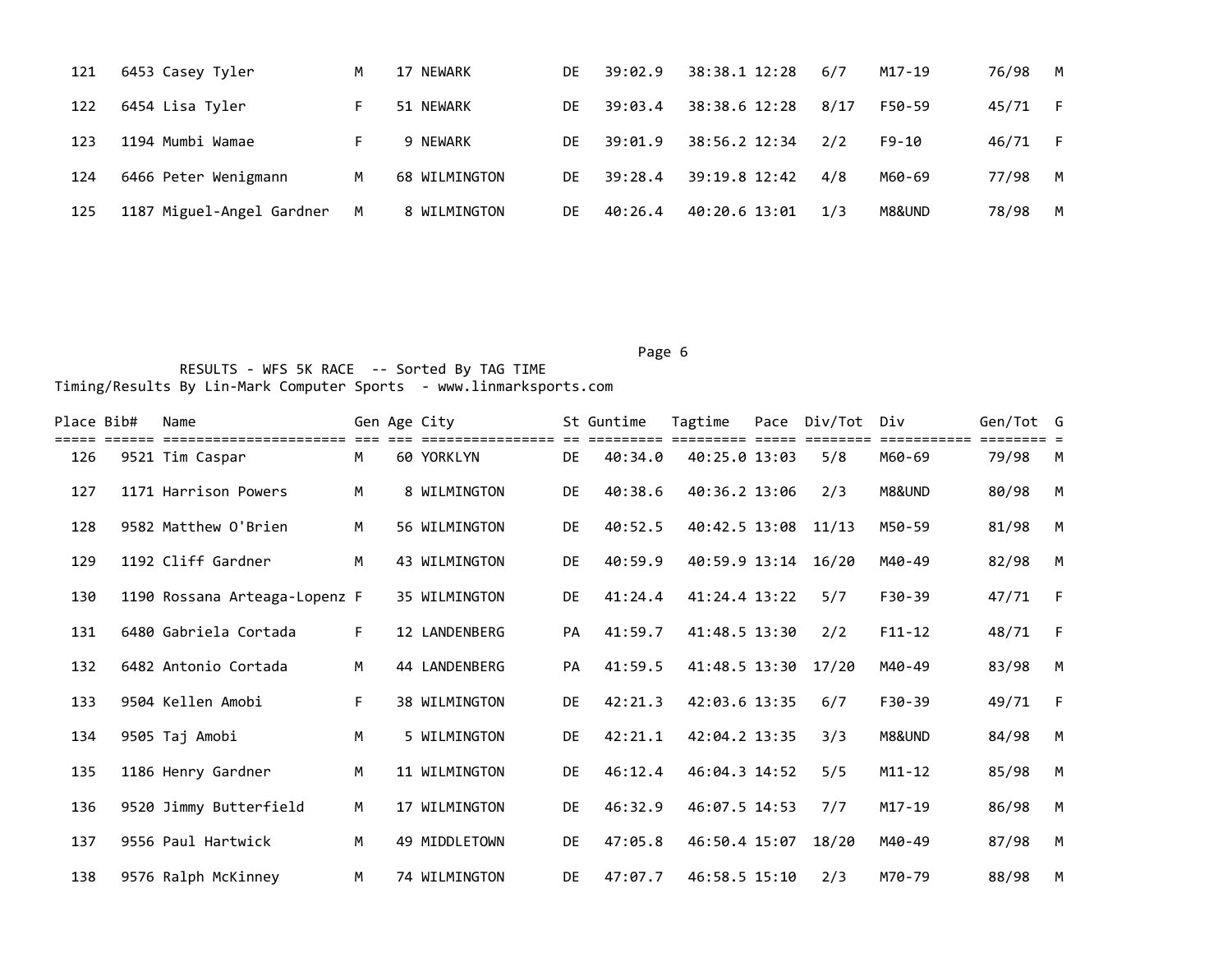| 139 | 1179 Bruce Slomski     | M  | 61 WILMINGTON | <b>DE</b> | 47:13.2 | 46:59.2 15:10       | 6/8   | M60-69 | 89/98 | M   |
|-----|------------------------|----|---------------|-----------|---------|---------------------|-------|--------|-------|-----|
| 140 | 1178 Carol Slomski     | F. | 62 WILMINGTON | <b>DE</b> | 47:13.5 | 47:00.5 15:10       | 1/3   | F60-69 | 50/71 | - F |
| 141 | 9565 Artie Kempner     | M  | 60 WILMINGTON | <b>DE</b> | 48:57.5 | 48:33.5 15:40       | 7/8   | M60-69 | 90/98 | M   |
| 142 | 9599 Julie Tattersall  | F. | 55 WILMINGTON | <b>DE</b> | 48:56.4 | 48:34.1 15:41       | 9/17  | F50-59 | 51/71 | - F |
| 143 | 9555 Deborah Hartwick  | F. | 49 MIDDLETOWN | DE.       | 49:28.5 | 49:11.9 15:53 21/25 |       | F40-49 | 52/71 | - F |
| 144 | 6495 Martha White      | F. | 54 WILMINGTON | <b>DE</b> | 49:55.7 | 49:43.1 16:03       | 10/17 | F50-59 | 53/71 | - F |
| 145 | 6490 Pam Gehret        | F. | 59 RUMSON     | NJ        | 50:40.7 | 50:27.5 16:17       | 11/17 | F50-59 | 54/71 | - F |
| 146 | 9545 Meg Erskine       | F. | 54 WILMINGTON | <b>DE</b> | 50:41.2 | 50:27.9 16:17       | 12/17 | F50-59 | 55/71 | F   |
| 147 | 6497 Louis Bartoshesky | M  | 74 WILMINGTON | <b>DE</b> | 51:14.1 | 51:02.7 16:28       | 3/3   | M70-79 | 91/98 | M   |
| 148 | 6484 Jan-Maloy Edwards | F. | 63 RICHMOND   | <b>VA</b> | 52:37.8 | 52:20.2 16:53       | 2/3   | F60-69 | 56/71 | - F |
| 149 | 1195 Cecelia Wamae     | F. | 74 NEWARK     | <b>DE</b> | 52:38.1 | 52:21.4 16:54       | 1/1   | F70-79 | 57/71 | - F |
| 150 | 6467 Carby Wise        | M  | 43 CLAYTON    | <b>DE</b> | 53:03.2 | 52:41.1 17:00       | 19/20 | M40-49 | 92/98 | M   |

Page 7

| Place Bib# | Name                  |    | Gen Age City  |     | St Guntime | Tagtime       | Pace Div/Tot Div |          | Gen/Tot G |     |
|------------|-----------------------|----|---------------|-----|------------|---------------|------------------|----------|-----------|-----|
| 151        | 6489 Jake Gehret      | м  | 60 RUMSON     | ΝJ  | 53:06.1    | 52:52.2 17:04 | 8/8              | M60-69   | 93/98     | M   |
| 152        | 1164 Lisa Raber       | F. | 60 WILMINGTON | DE  | 53:05.4    | 53:05.4 17:08 | 3/3              | F60-69   | 58/71     | - F |
| 153        | 9569 Jen MacBride     | F. | 49 WILMINGTON | DE  | 53:40.8    | 53:21.3 17:13 | 22/25            | F40-49   | 59/71     | - F |
| 154        | 1184 Lee Powers       | м  | 41 WILMINGTON | DE  | 53:40.6    | 53:24.6 17:14 | 20/20            | M40-49   | 94/98     | M   |
| 155        | 9533 Ellie Dealy      | F. | 14 WILMINGTON | DF. | 53:54.7    | 53:34.6 17:17 | 6/6              | $F13-14$ | 60/71     | - F |
| 156        | 1167 Katie Martinenza | F. | 38 NEWARK     | DE  | 53:54.8    | 53:39.2 17:19 | 7/7              | F30-39   | 61/71     | - F |
| 157        | 9584 William Robinson | M  | 85 CROZET     | VA  | 55:28.2    | 55:05.3 17:47 | 2/2              | M80+     | 95/98     | M   |